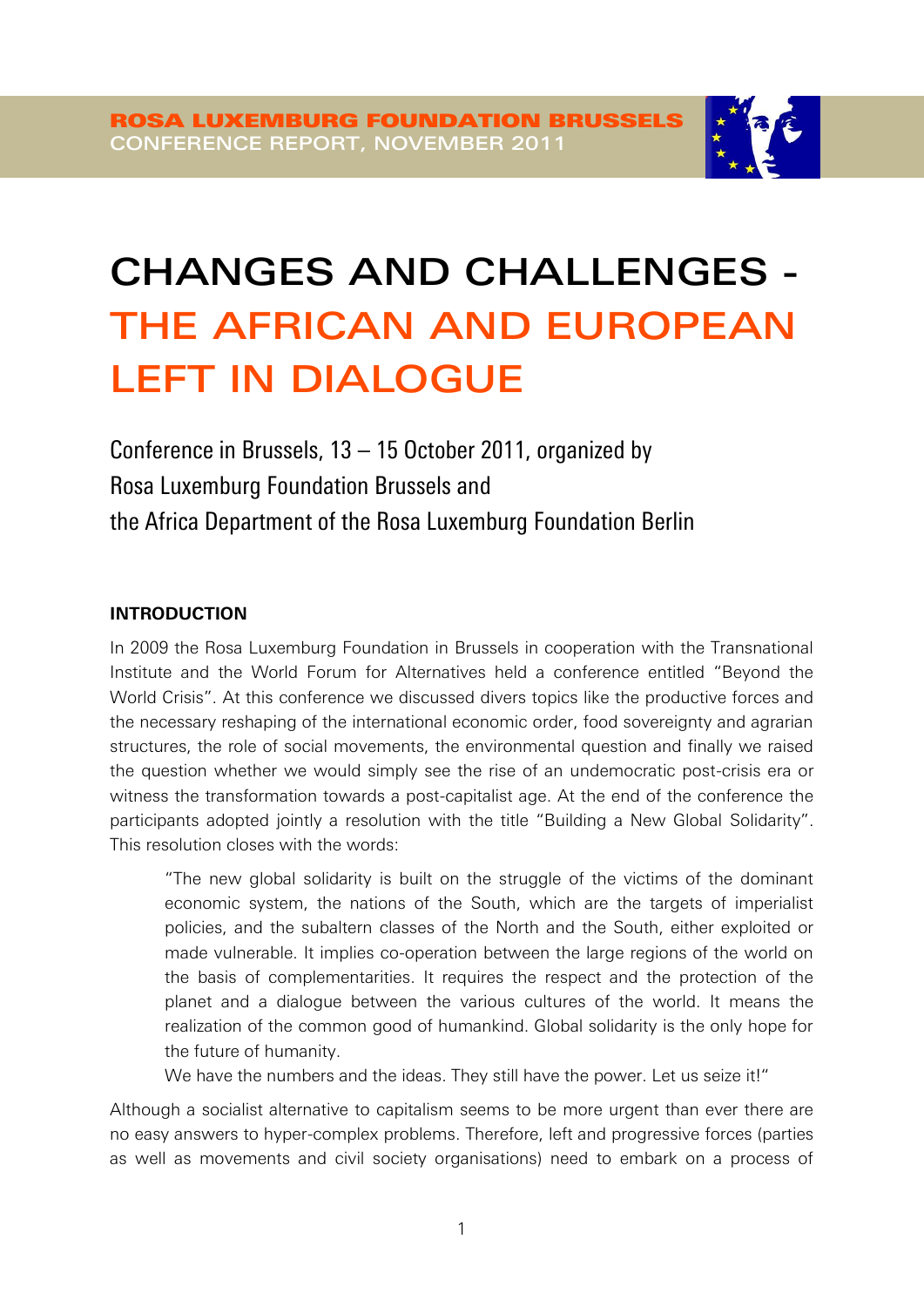consultations – a real dialogue – in order to identify strategies of transformation and to organise joint actions for social and political change.

With this intent the Rosa Luxemburg Foundation together with its partners in Africa (members of left parties as well as civil society activists) and in co-operation with the Left Party in Germany »Die Linke« (and its representatives in the national and the European Assembly) started to organise biannual encounters between left activists from Europe and Africa. The first Conference, under the title »Crises Politics – Politics in Crises« was held on the 27 June 2009 in Berlin. The second conference entitled 'Changes and Challenges – the African and European Left in Dialogue" was held between the  $13<sup>th</sup>$  and the  $15<sup>th</sup>$  of October 2011 in Brussels.

# **THE TRANSVERSAL TOPICS: FOOD SOVEREIGNTY, CLIMATE CHANGE, AND THE ENERGY CHALLENGE**

Donnez nous du vrai et pas d'l'artificiel, On veut du fat du frais, et pas d'l'industriel On veut du sain, du "sah" du produit naturel Du bio du hallal et pas du commerciel<sup>1</sup>

The conference programme made it allowed for the discussion of many urgent topics. Due to the acceleration of the developments in the last years and months we had to rethink many of our own basic assumptions. The pressing issues of food sovereignty, climate change, and the energy challenge influence many policy areas were the Left is struggling in favour of the people. For that reason we discussed the issues of development and trade, sustainability, migration, the challenge of a democratic social change and the question of Geo-Politics, military and aid in the light of the most recent changes in the international dispensation. We finished with two sessions on the African awakening and the question how a self-centered development of the African societies can be secured. This last session provided a round-up of our common findings.

<sup>-</sup><sup>1</sup> All these texts have been taken from two different French Hip hop groups with pretty strong international(istic) background, both from their families and from their style & content: Le Ministère des affaires populaires & Keny Arkana. There is one English exception: Maroon Town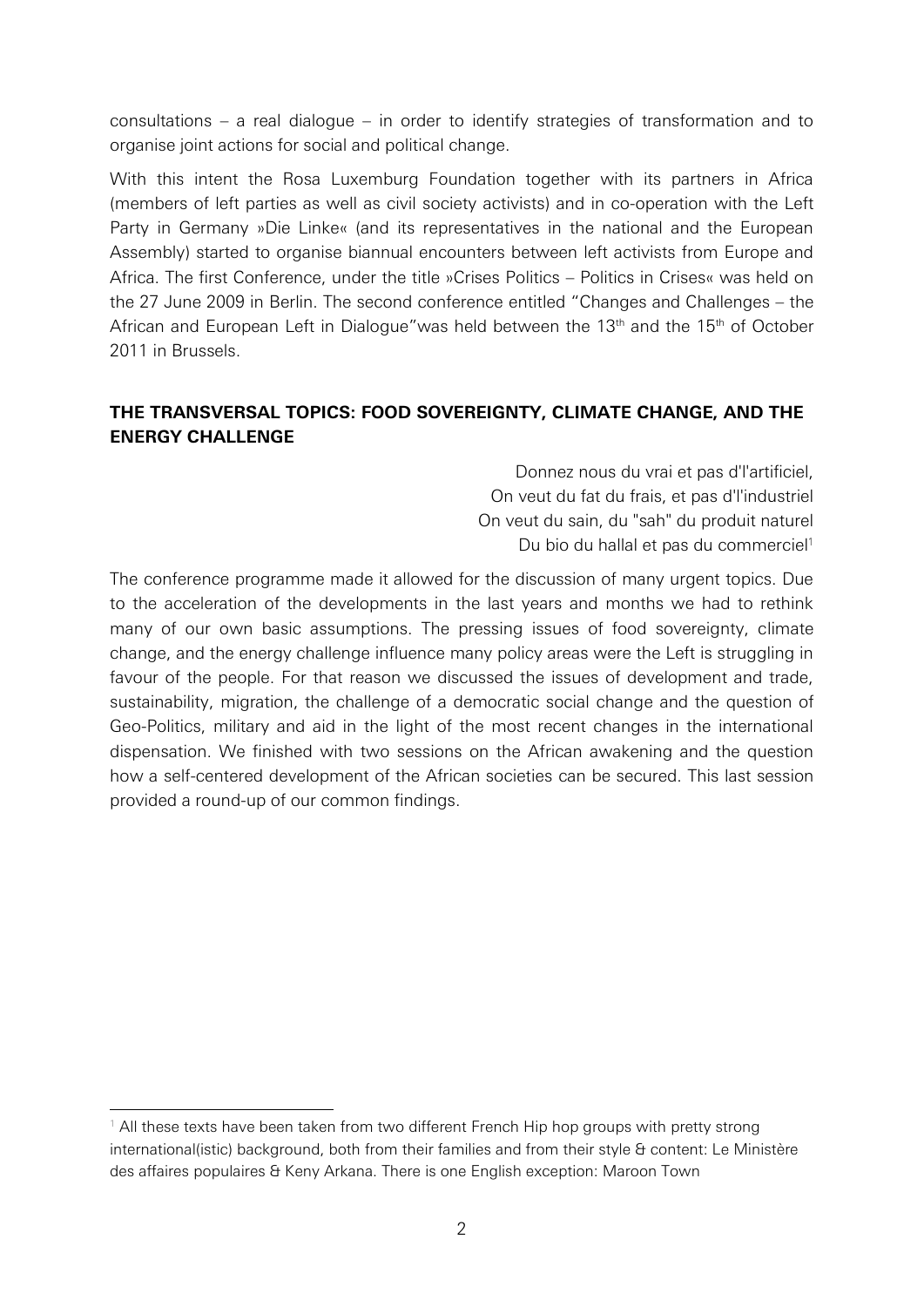

Picture from the march of the Indignados outside the conference

## **THE IMPACT OF THE REVOLUTIONS ON SUB-SAHARA, THE ACTORS OF THE REVOLUTIONS AND THE ROLE OF THE EUROPEAN LEFT IN THIS DEVELOPMENT**

Affronter les conquistadors à Mexico Enfermé dans les geôles de Salazar Tomas Sankara au Burkina Faso Vivre les révolutions de Simon Bolivar

In the public opening Rabiatou Diallo made the point that the recent revolutions in the Northern African states have also negative side impacts on the Sub-Saharan countries due to an influx of refugees, loss of transfer money, and especially due to the proliferation of weapons. These challenges have to be dealt with also at the international level as Sabine Lösing underlined. The Left in Europe has a particular task to cope with: it has to analyze these events, their trajectory and the involved actors in order to understand their potential influence on progressive policy changes. Accordingly the European Left has to support the revolutionary forces and to struggle against these European forces which work in favour of the reactionary camps in the respective countries. On the international level the 'European Neighborhood Policy' is just one example where the European Left has to defend its North African allies, as this policy has been changed towards a stronger emphasis of free trade recently. The influence of the European Union on the African Union and the attempts to build up armed intervention troops of the African Union were taken up later by Annette Groth, too. But before Samir Amin explained, in particular for the European participants, which socio-political camps struggle in Egypt for the heritage and future of the 'spring revolution' in 2011 he showed how economic reproduction goes hand in hand with social processes, a certain political culture and ideological language used by different groups. In this struggle for 'another future' the Left has to be aware of counter-revolutionary intentions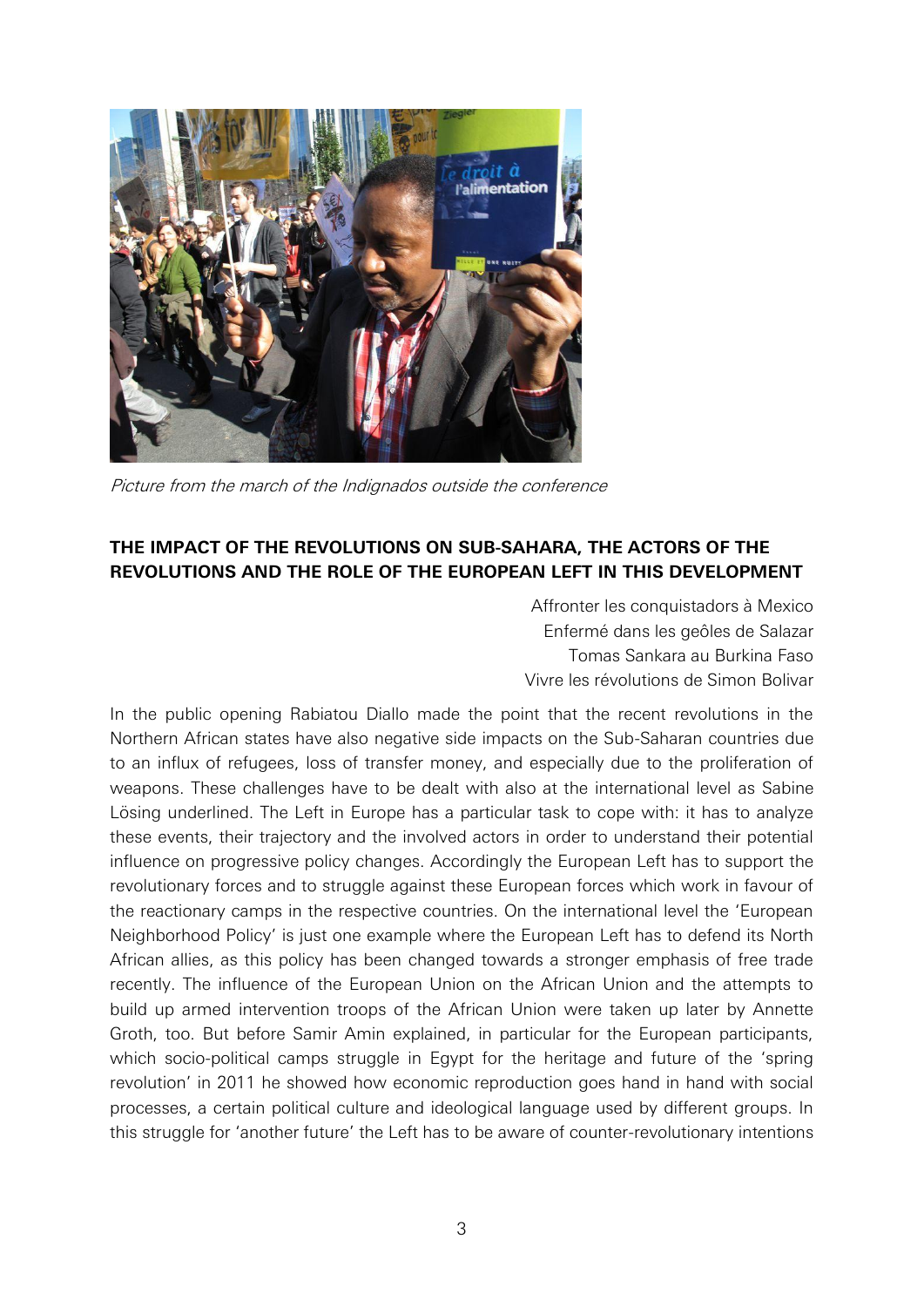of foreign countries, because all involved foreign powers are against a truly revolutionary Egypt, as this would change the balance of power in the region.



## **DEVELOPMENT & TRADE, SUSTAINABILITY & FOOD SECURITY, THE POLITICAL ECONOMY OF MIGRATION AND THE NEEDS OF THE CENTRAL CAPITAL**

From the Pound to the Dollar; From the Dollar to the Pound Lots of money in the world; Not enough to go around A lot of greed a lot of need; A lot of debt another bet Who will win this human race; third World you have a case But they put you in your place While the lions they chase

In the conference the connections between international trade, development and national sovereignty were taken up and discussed from various angles. Rangarirai Machemedze emphasized the history of troublesome trade liberalizations in Africa and analyzed the current state of the negotiations of Economic Partnership Agreement between EU and the East African Community. While he argued that national programmes, only relying on import substitution do not help the states he emphasized that what would be needed instead are strategies where regionally integrated economies are build up. Infant industries have to be protected and any market liberalization needs to be applied only in sequenced ways. Therefore issues of international trade and democracy must be seen as deeply interconnected. National sovereignty is the sine qua non for any struggle in favour of food sovereignty and against complex processes that cause climate change. Gabi Zimmer underlined the interrelation between questions of food security and climate change. As more and more land is reclassified to agro fuel production and thus to non-sustainable forms of production there is a direct link between the right to food and climate change problems. Winfred Nyirahabineza gave enlightening insights into the interconnection of food production, development policies and climate change by using the example of Kalangala, an island in the Lake Victoria.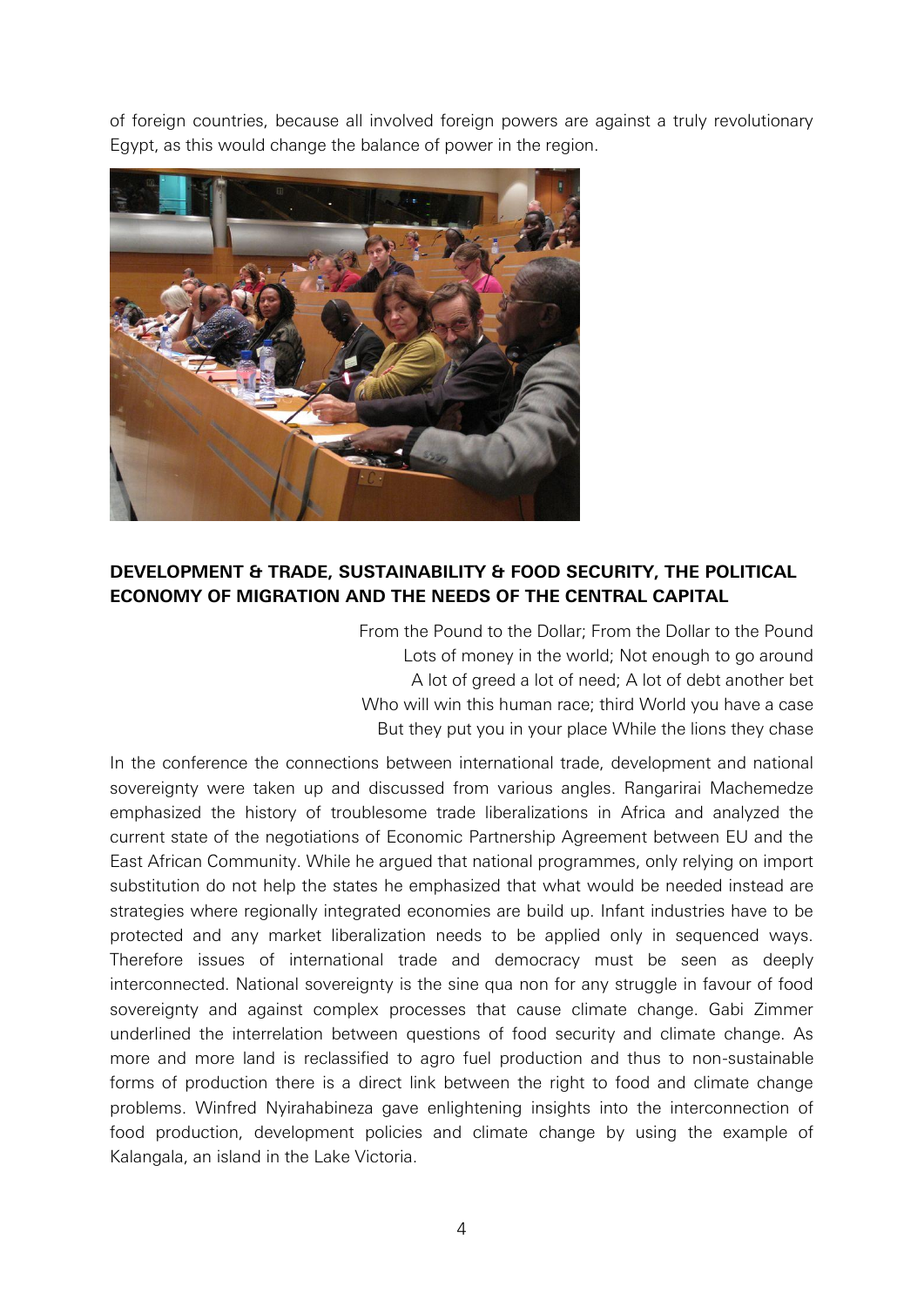Chrystel le Moing and Masake Kane lectured on the political economy of migration. Chrystel le Moing stressed the point that migration is willingly used by the European capitalists to increase the profitability of their business. For that reason migration from Africa to the European economies is used to get access to (illegalized) cheap labour and to ease the impact of demographic changes to the economies in Europe. Masake Kane established a structural connection between the capitalist world system with its different stages of development and the political system. These inherent differences in one global system lead to a permanent pressure for migration which works in favour of the capital accumulation in the dominant capitalist economies.



## **PEOPLE'S DEMOCRATIC SOVEREIGNTY AS THE NEW PARADIGM OF WORLDWIDE STRUGGLE**

SDF, chômeurs, ouvriers, Paysans, immigrés, sans papiers, Ils ont voulu nous diviser, Et faut dire qu'ils y sont arrivés. Tant qu'c'était chacun pour sa gueule, Leur système pouvait prospérer, Mais fallait bien qu'un jour on s'réveille Et qu'les têtes s'remettent à tomber

Ashok Subron introduced strategies against these destructive polices. A new paradigm has emerged in the last decade of popular struggles in the Third World. It is the struggle for people's democratic sovereignty, which is not restricted to individual human rights, but also includes strong common rights, like self-determination of the people. Ashok Subron thus supports the earlier mentioned idea that sovereignty is a precondition for the Left to put progressive political projects in practice. He also linked the current world situation to the challenge of demilitarization, as economic crises have always been times of military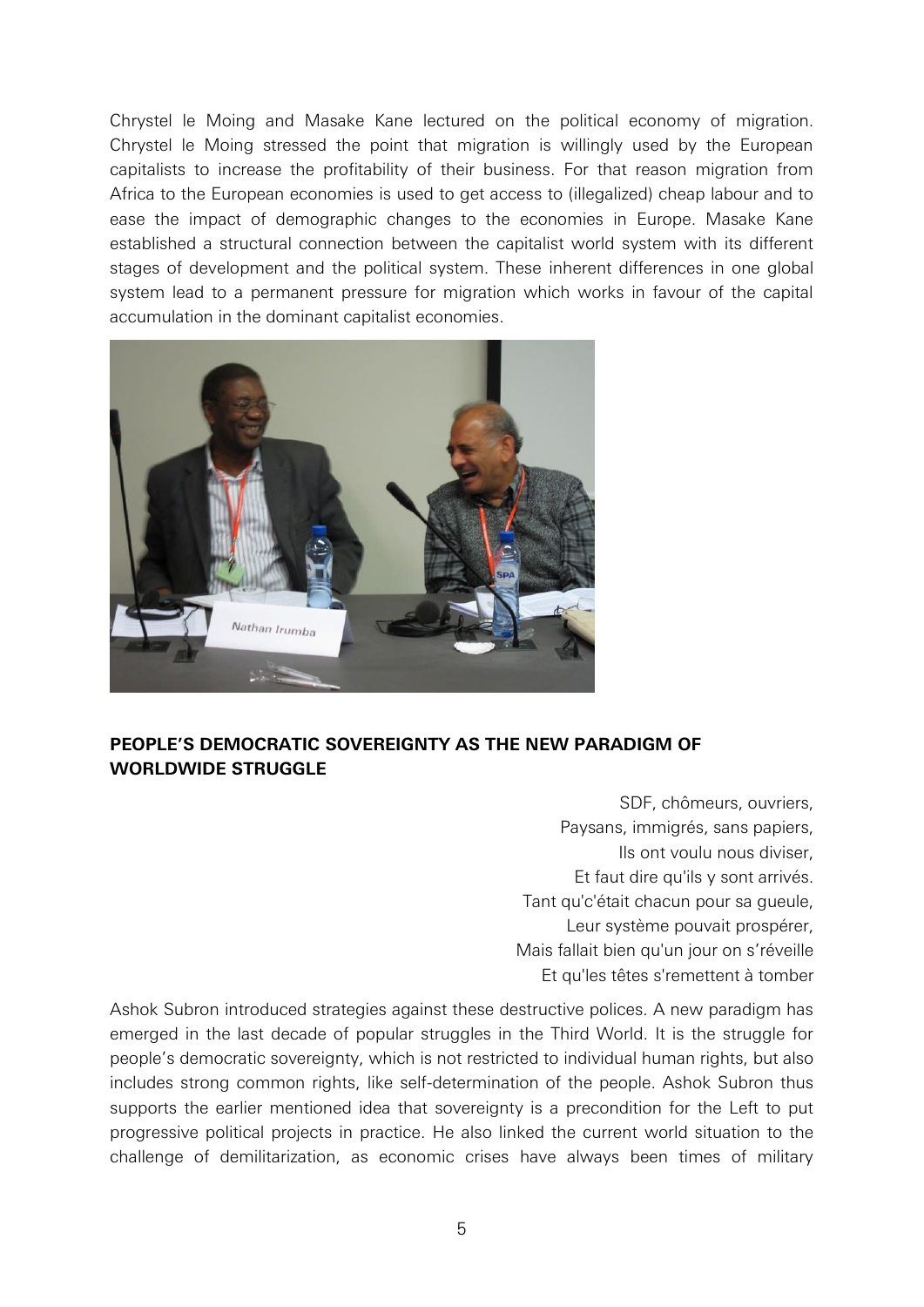confrontations. For that reason Ashok Subron is much in favor of worldwide joint protests against military foreign bases. Daniel Cirera pointed to the fact that the neoliberal project has lost its legitimacy in the eyes of the public and that rifts and cracks can be found in the hegemonic block so that the Left enjoys some room to maneuver.



# **THE POLITICAL ECONOMY OF ENERGY PRODUCTION AND ITS INFLUENCE ON CLIMATE CHANGE AND DEVELOPMENTS PROSPECTS**

C'est fou comme ils sont protégés Tous nos riches et nos puissants. Y'a pas à dire ça peut aider D'être l'ami du président. Chers camarades, chers "électeurs", Chers "citoyens - consommateurs", Le réveil à sonné, il est l'heure, D'remettre à Zéro les compteurs.

Annette Groth and Asume Osuoka introduced the complex of geo-politics, the military and aid to the audience. While Annette Groth focused on the militarization of the European foreign policy and the bad reputation European countries have in this regard in African countries, in particular due to their decade long support of dictators. Asume Osuoka approached the theme from a different angle and demanded broader political economic analyses. His main argument is that due to specific relations of production in the oil energy sector, a small elite can steal the surplus and use its power to eliminate any autonomous civil society in Nigeria. Due to the overwhelming political and financial power of the national elite attempts to build up a national economy or work in favour of national food production can only succeed if these coincide at least with the interests of some small sections of the national elite. Thus the question of energy production is directly linked to the question of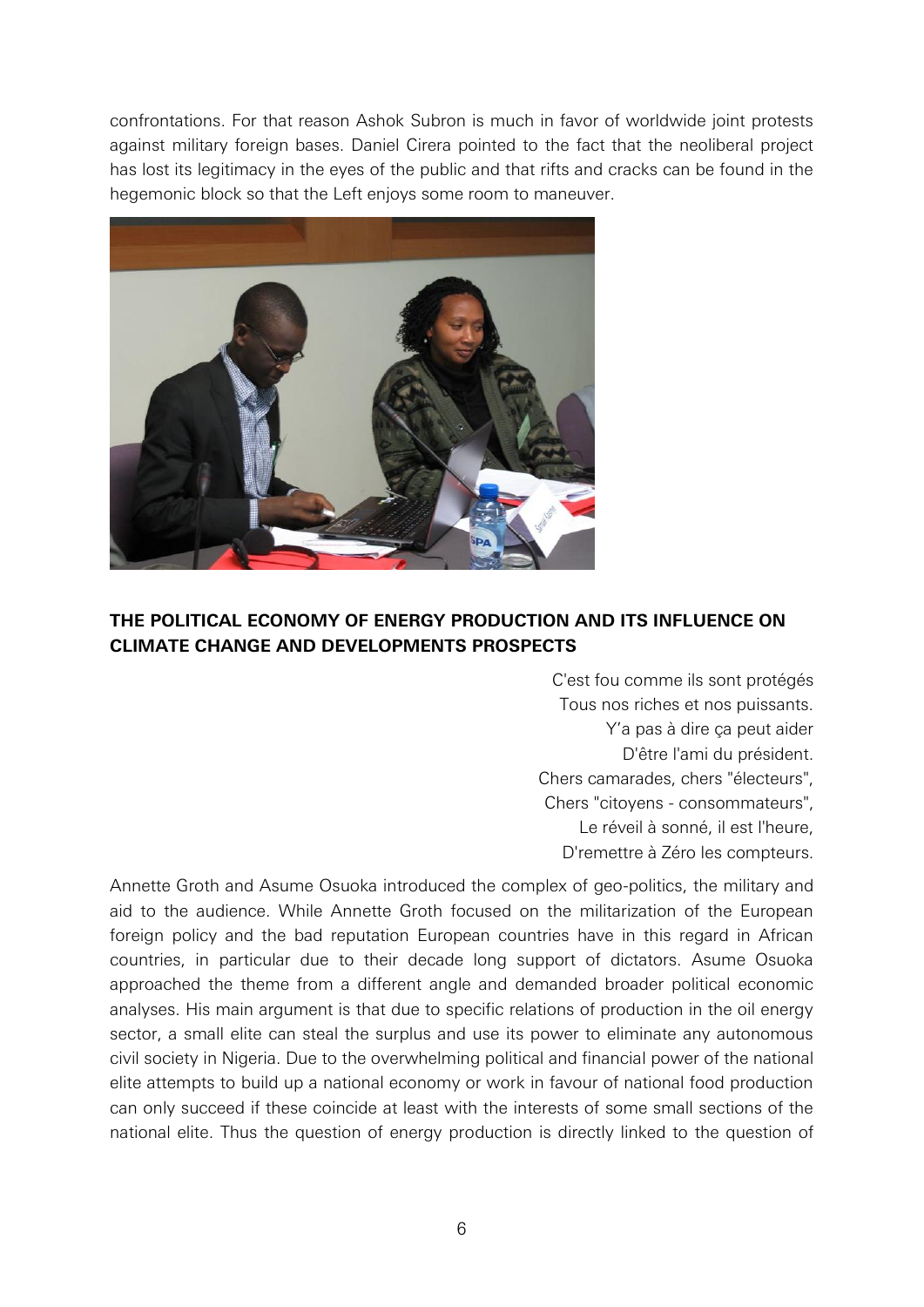climate change, food sovereignty and any democratic self-determination of the Nigerian people.



### **ETHNICITY – A BLIND SPOT IN THE LEFT DISCOURSE**

Au royaume de la manipulation et du silence ça parle de mixité de mélange D'échanges et de différences, de tolérance, laïcité pour se donner bonne Conscience alors que la haine raciale sévit dans la plus grande indifférence Franchement tu veux savoir ce que j'en pense c'est qu'elle est belle, Elle est belle la France

Asume Osuoka also brought up a topic which was also brought up before by Ashok Subron. Both speakers emphasized the urgent need for the Left to come up with own approaches how to deal with ethnicity, its construction, and its influence on the political arena. Both gave ample examples for the fact that marginalized people got mobilized for progressive policies and actions when the appeal to them was made in 'ethnic languages'. So it is now up to the Left to find ways to deal with this phenomenon.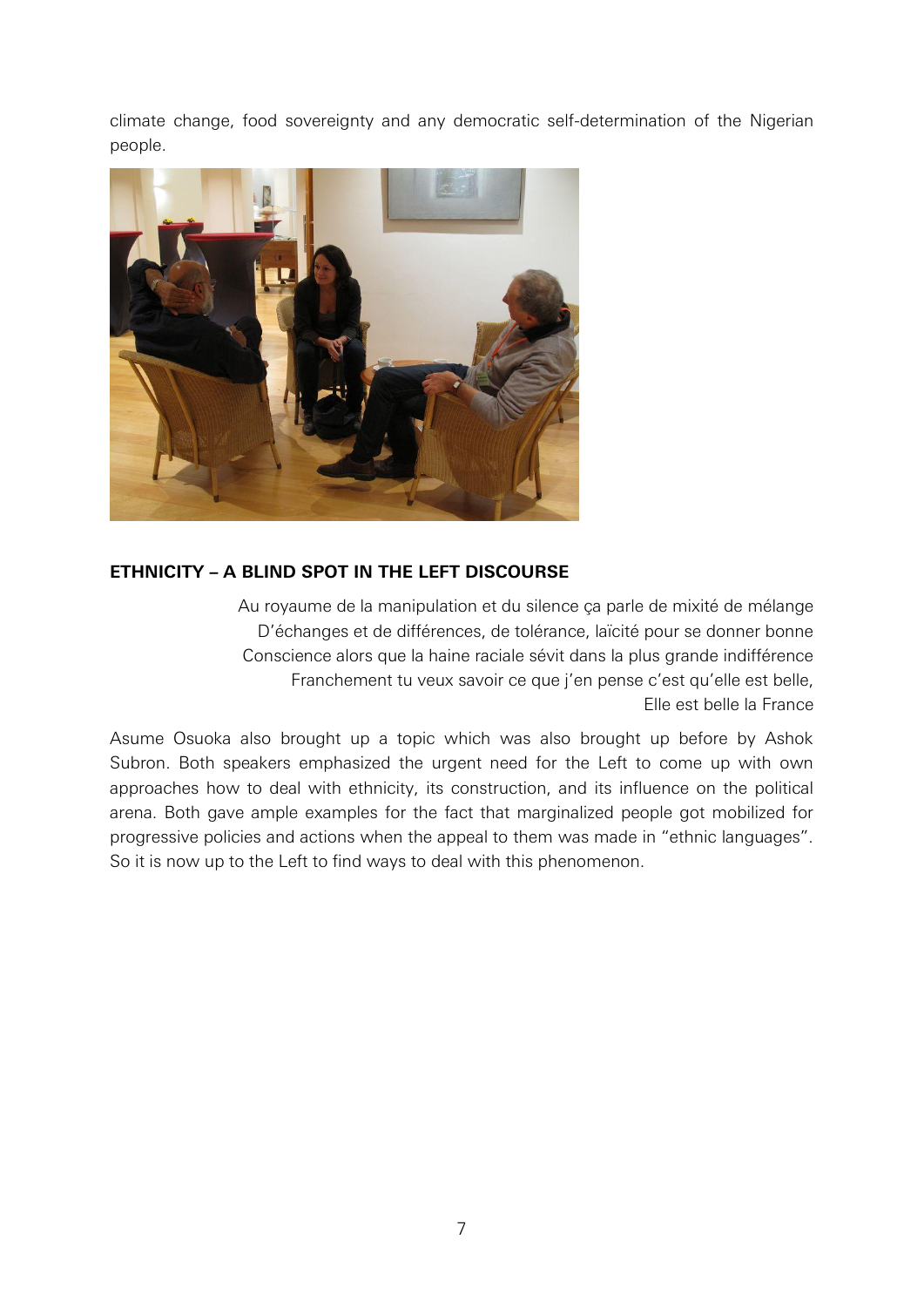

### **FAR MORE THAN ARAB SPRING: AFRICAN AWAKENINGS**

On a dit NON! On a le Nombre! Jeunesse du monde... Ce sera plus jamais sans nous! Dignité et Conscience On est des milliards à vouloir faire tourner la roue dans l'autre sens! Des pays oubliés jusqu'aux oubliés de nos pays Marginal des pays riches, qu'attends-tu pour désobéir?! Mon rap prône l'insurrection, car plus question de laisser faire La Lutte est nécessaire!

Firoze Manji tried to put the 'Arab Spring' in a boarder picture. Instead of something solely Arabic it would be much more justified to talk about a real and lasting African Awakening. Apart from this he emphasized that the Left has to prepare itself for a long and open period where the left movement has to be clever and smart. Manji especially built on earlier discussions on the military threats in times of economic turmoil.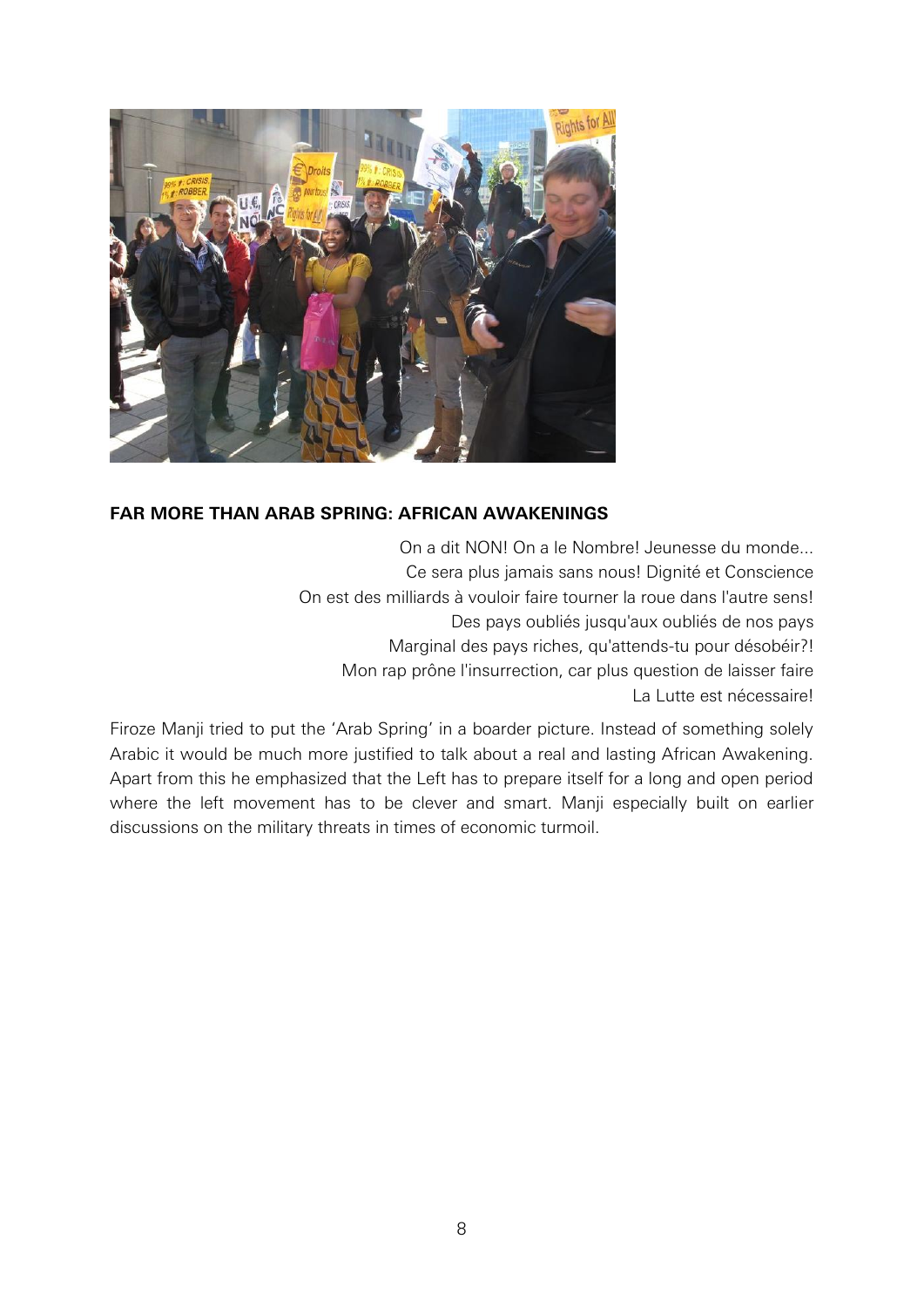

### **AID & SOLIDARITY: SHALL THE TWAIN NEVER MEET?**

Ils voudraient nous éduquer, eux, qui manquent de sagesse Eux, qui sans intérêt ne savent pas faire un geste! Ils nous parlent de respect, mais ils flinguent notre Terre Disent se battre pour la Paix, et pour ca, font la querre! Camarade, combat le doute, car ils aimeraient te corrompre

Last not least the 'evergreen' of Aid Effectiveness was taken up by Yash Tandon, but on the somewhat unusual perspective of how we, the Left from Africa and Europe can deal with each other on equal footing. The issue at stake is the unequal political and economic relationship between these continents due to the financial 'Aid' programmes. Yash Tandon's arguments were that money structures willy-nilly the relationship between two groups, when money always flows in one direction. Money being paid means always the creation of debt. Usually it is credit creation, but in the case of social movements, intellectuals etc. it is more often 'intellectual credit' in the form of compliance. Against this background Yash Tandon argues strongly in favour of a real national sovereignty for the countries of Africa as a precondition for any self defined socio-economic development.

The second Euro-African Dialogue Conference of the Left has yielded many results in detail. However the major outcomes could be seen in two regards. First it has further contributed to an immersed common understanding not only of the particular conditions under which the different movements and political activists struggle on both continents. Above this it has created an atmosphere seriousness with respect to different positions and particular interests as well as political dilemmas under which we are forced to work. Only an improved understanding of the various challenges and openness to differing political views and positions will unable us to identify the basis for joint actions and to forge compromises.

The conference brought together political grass-root activists, academics, and politicians (of the European and the German Parliament). It provided the well received opportunity of